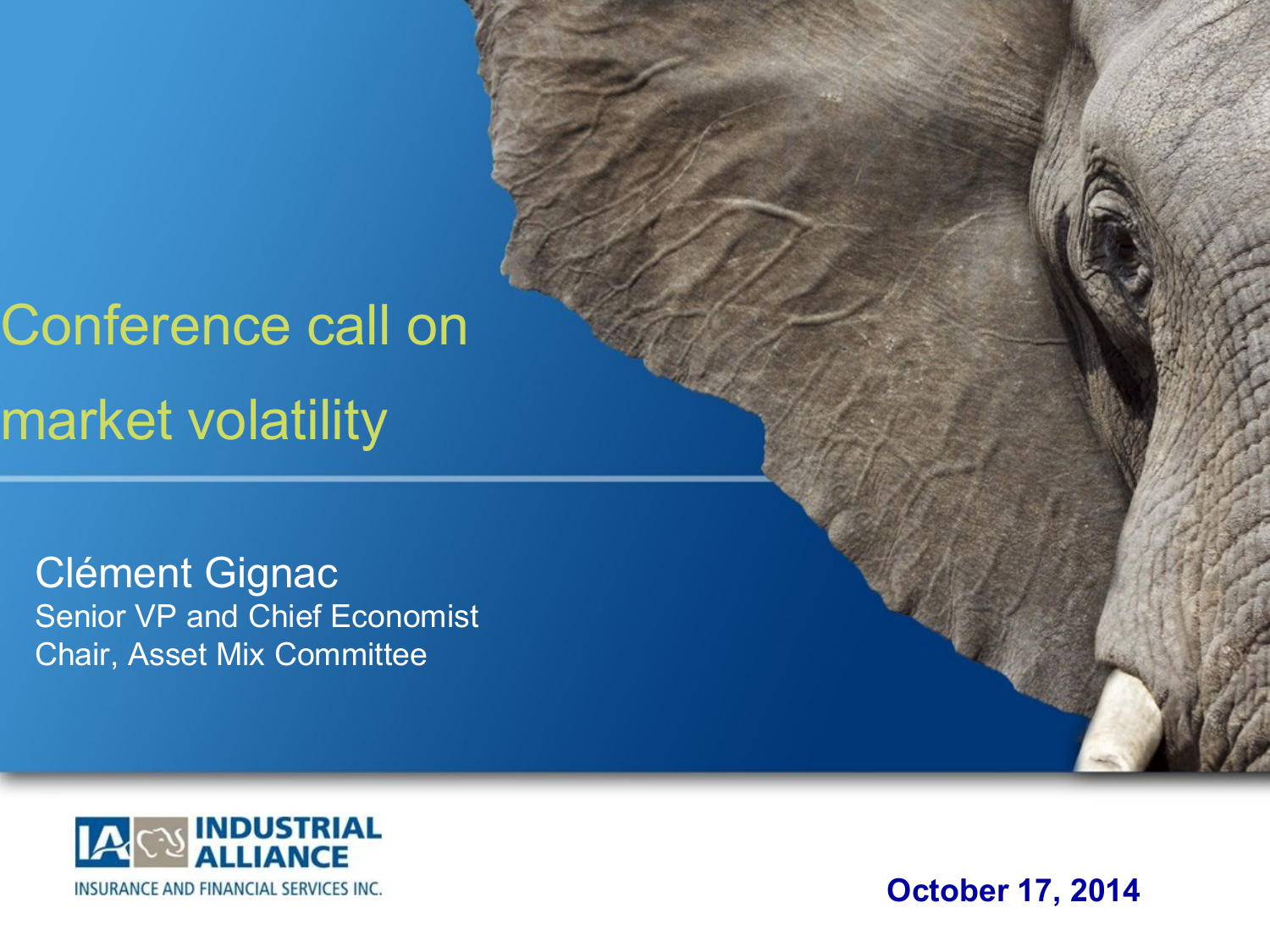



Opinions expressed in this presentation are based on actual market conditions and may change without prior warning. The aim is in no way to make investment recommendations. The forecasts given in this presentation do not guarantee returns and imply risks, uncertainty and assumptions. Although we are comfortable with these assumptions, there is no guarantee that they will be confirmed.

Industrial Alliance Insurance and Financial Services Inc.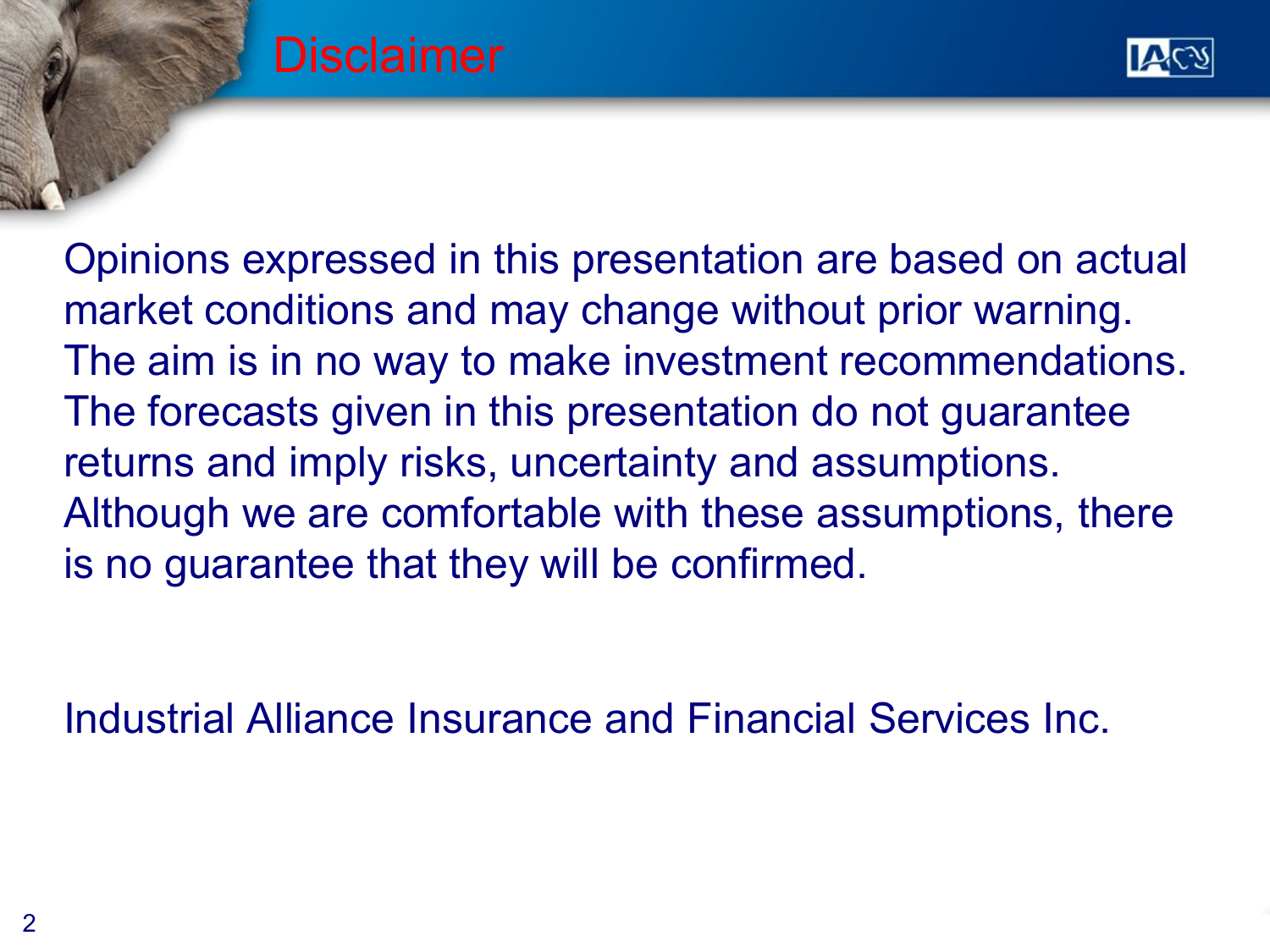## Low volatility: More confidence in the authorities or complacency?



#### Realized volatilities of various asset prices remain near historical lows Rolling 3-month window



3 **Source: Bank of Canada**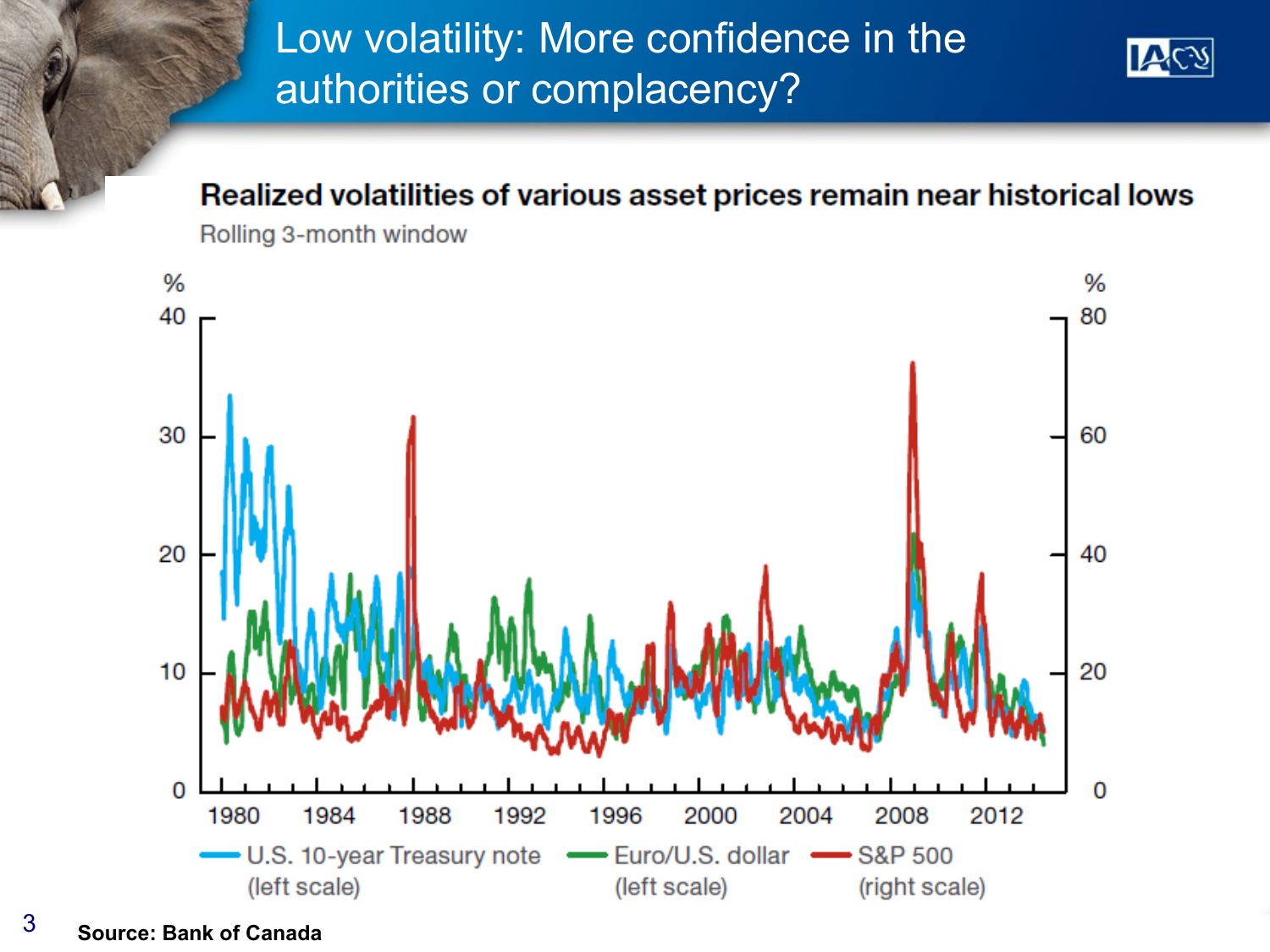#### Before the first Fed hike...



#### Historical stock market performance one year before the first Fed hike

| <b>First Fed hike</b> | <b>S&amp;P 500</b>  |                | S&P/TSX             |                       |
|-----------------------|---------------------|----------------|---------------------|-----------------------|
| Date                  | <b>Price Return</b> | <b>Maximum</b> | <b>Price Return</b> | <b>Maximum</b>        |
|                       | 12-Mth Before       | Drawdown*      | 12-Mth Before       | Drawdown <sup>*</sup> |
| 1977-08-01            | $-4.2%$             | $-10.9%$       | $-2.1%$             | $-14.0%$              |
| 1980-10-21            | 30.9%               | $-17.1%$       | 53.8%               | $-22.4%$              |
| 1984-03-01            | 3.9%                | $-10.6\%$      | 12.0%               | $-9.2%$               |
| 1987-04-30            | 22.4%               | $-9.4%$        | 20.7%               | $-6.1%$               |
| 1994-02-04            | 4.5%                | $-5.0%$        | 32.1%               | $-5.0%$               |
| 1999-06-30            | 21.1%               | $-19.3%$       | $-4.8%$             | $-28.4%$              |
| 2004-06-30            | 16.1%               | $-6.4%$        | 22.4%               | $-8.7\%$              |
| <b>Median</b>         | 16.1%               | $-10.6%$       | 20.7%               | $-9.2%$               |

\* Biggest peak-trough correction through the 12-month period

Source: Canaccord Genuity, Thomson Reuters Datastream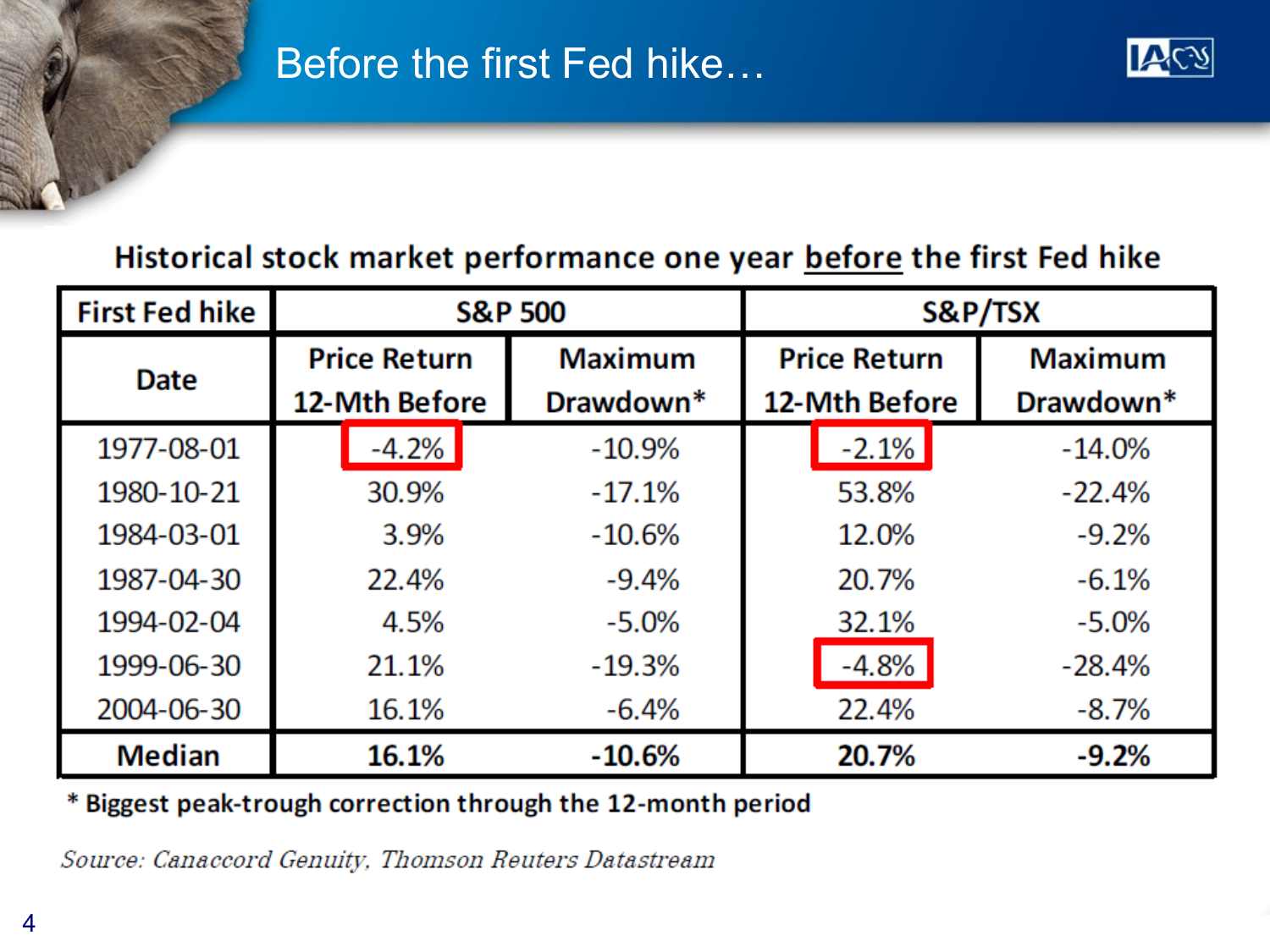#### **Bull Markets and Recessions Since 1969**

|    | <b>Bull Markets</b> |               |               |       |  |  |
|----|---------------------|---------------|---------------|-------|--|--|
|    | <b>Trough</b>       | Peak          | <b>Return</b> | # Mo. |  |  |
| Œ  | Oct-66              | <b>Nov-68</b> | 48%           | 26    |  |  |
| ❷  | May-70 Jan-73       |               | 74%           | 32    |  |  |
| ❸  | $Oct-74$            | Feb-80        | 90%           | 65    |  |  |
| Ø  | $Mar-80$            | <b>Nov-80</b> | 43%           | 8     |  |  |
| ❺  | Aug-82              | <b>Aug-87</b> | 229%          | 61    |  |  |
| 6  | <b>Dec-87</b>       | <b>Jul-90</b> | 65%           | 32    |  |  |
| J) | Oct-90              | Mar-00        | 417%          | 115   |  |  |
| 6  | $Oct-02$            | $Oct-07$      | 101%          | 61    |  |  |
| 9  | Mar-09              | $Sep-14$      | 192%          | 68    |  |  |

|          | <b>Recession</b> |               |  |  |  |
|----------|------------------|---------------|--|--|--|
|          | Peak             | <b>Trough</b> |  |  |  |
|          | <b>Dec-69</b>    | <b>Dec-70</b> |  |  |  |
| 2        | <b>Nov-73</b>    | Apr-75        |  |  |  |
| B)       | Jan-80           | Aug-80        |  |  |  |
| 4)       | $Jul-81$         | Dec-82        |  |  |  |
| B        | n/a              | n/a           |  |  |  |
| 6)       | <b>Jul-90</b>    | Apr-91        |  |  |  |
|          | Mar-01           | Dec-01        |  |  |  |
| $\bf{8}$ | Dec-07           | $Jul-09$      |  |  |  |
|          |                  |               |  |  |  |

Source: S&P, NBER, Haver, and RBC Capital Markets

5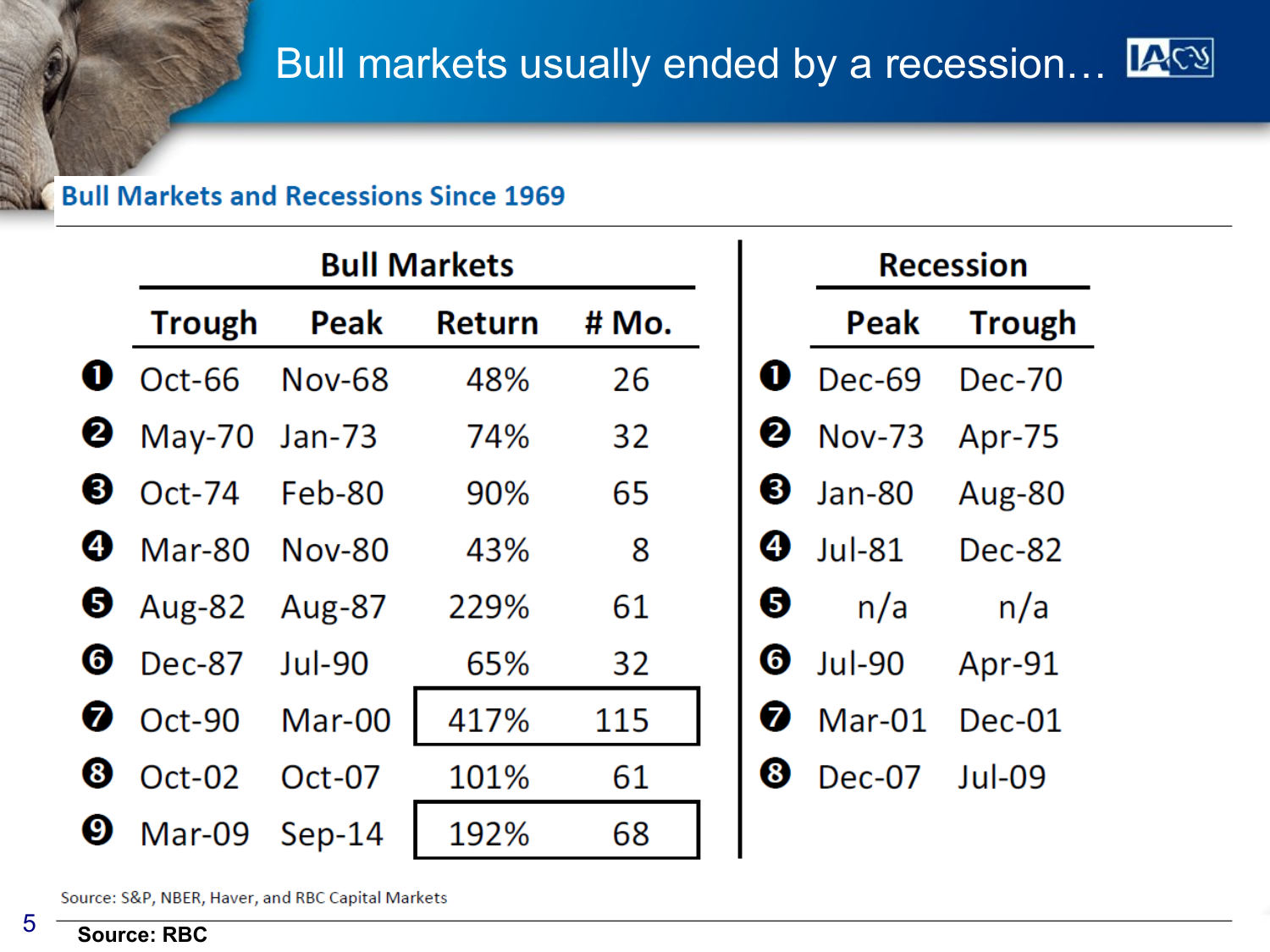# **U.S.: Equity market is not outgrowing the economy**

*S&P 500 vs. Coincident Economic Indicator*



*NBF Economics and Strategy (data via Conference Board and Datastream)*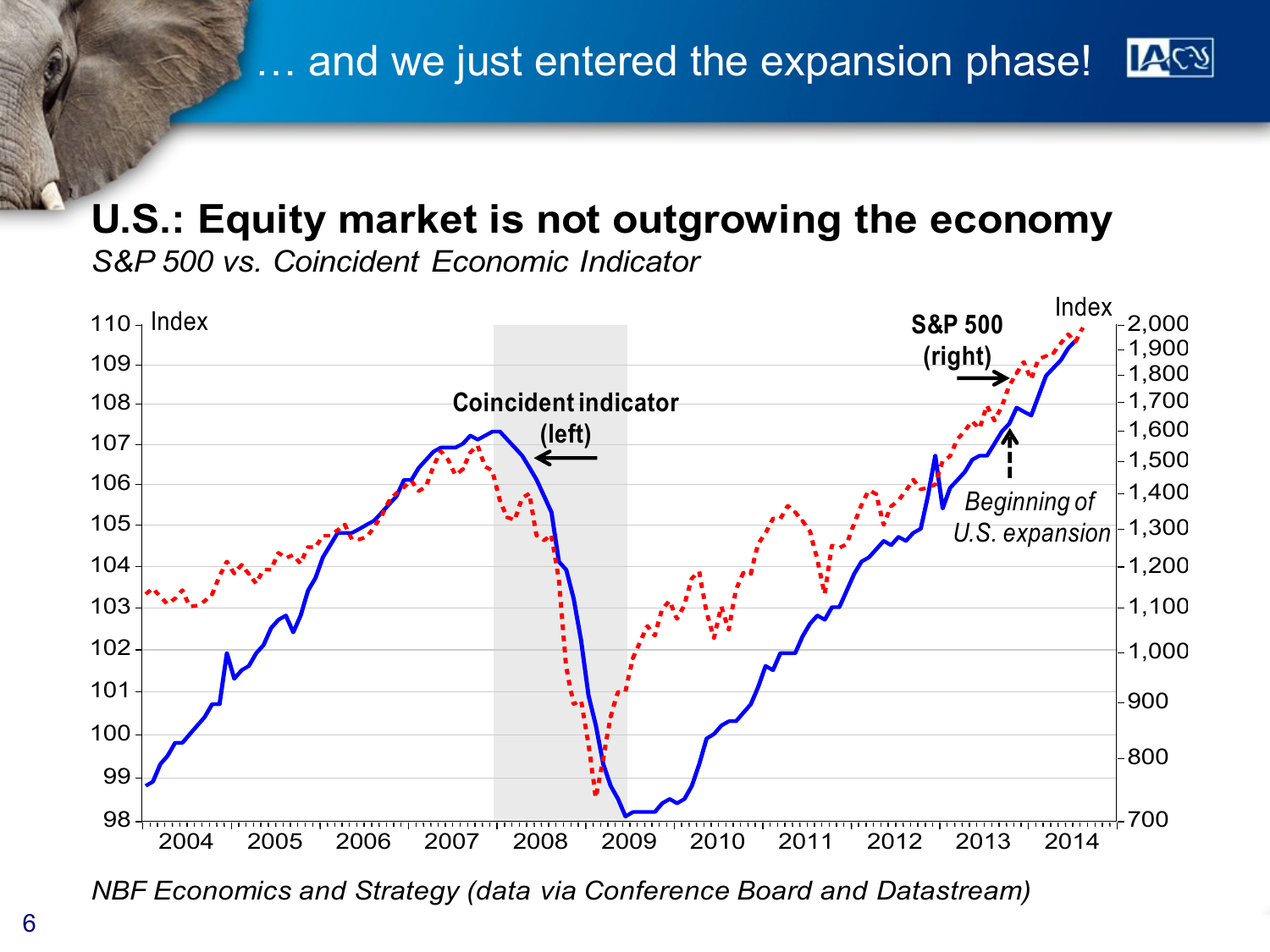# U.S. stock market still fairly valued…



### **S&P 500: Three different peaks**



**Source: IA Économie, données via Bloomberg**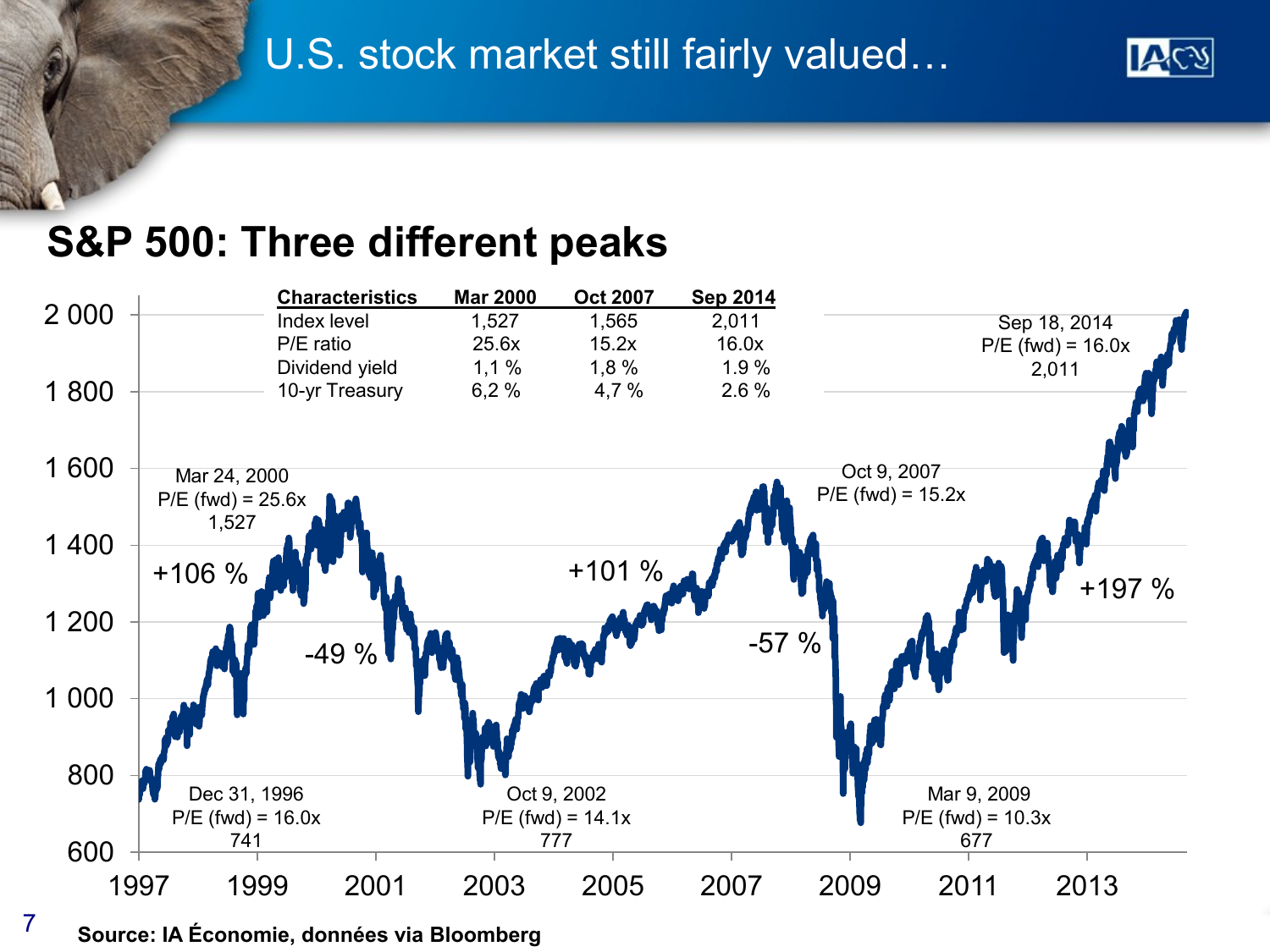# TSX performance based on commodities



#### **Relative performance, S&P/TSX vs S&P 500** *1949 = 100*



**Source: IA Economics, data via Bloomberg**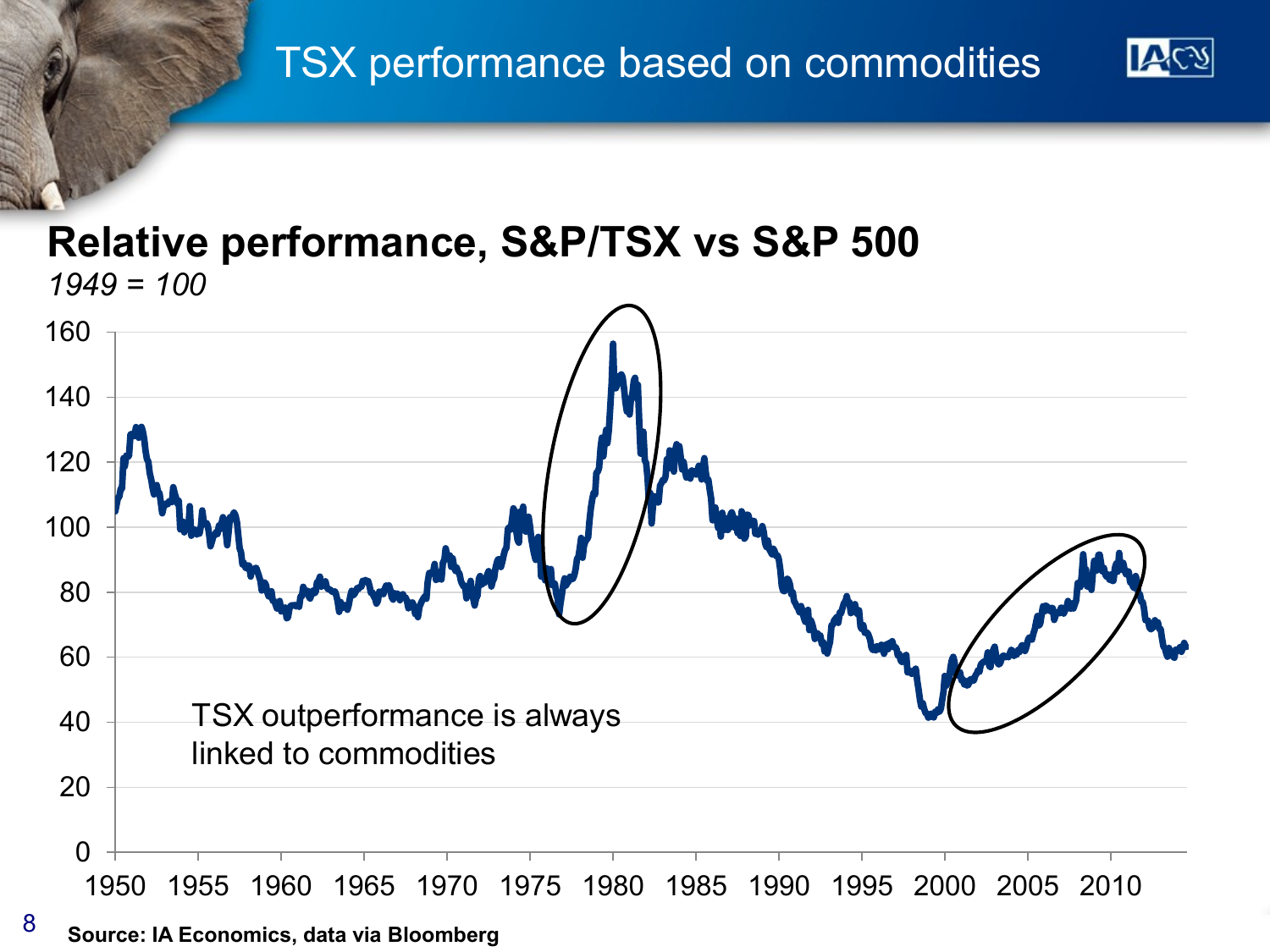#### Asset class returns : Performance in 2014 (as at September 30)





- ► Diversified opportunity (FU250): +10.8% YTD 2014 (+17.5% in 2013)
- 9 **\*: Gross return**